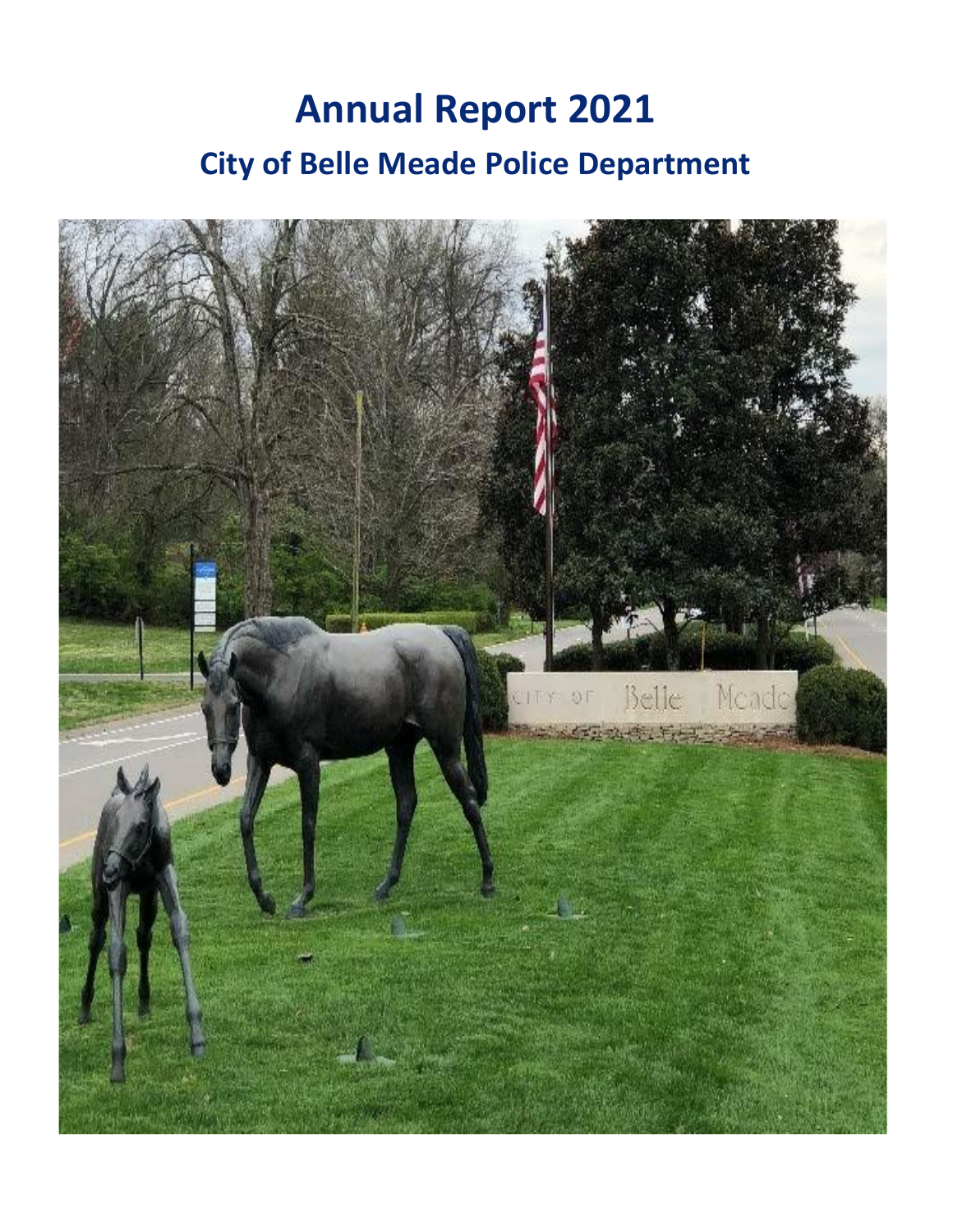# **Table of Contents**

To save on printing costs, this report is provided in electronic format rather than the traditional printed format. Copies are available for download on the Belle Meade Police Department website at http://www.citybellemeade.org/policedepartment. Hard copies are available upon request.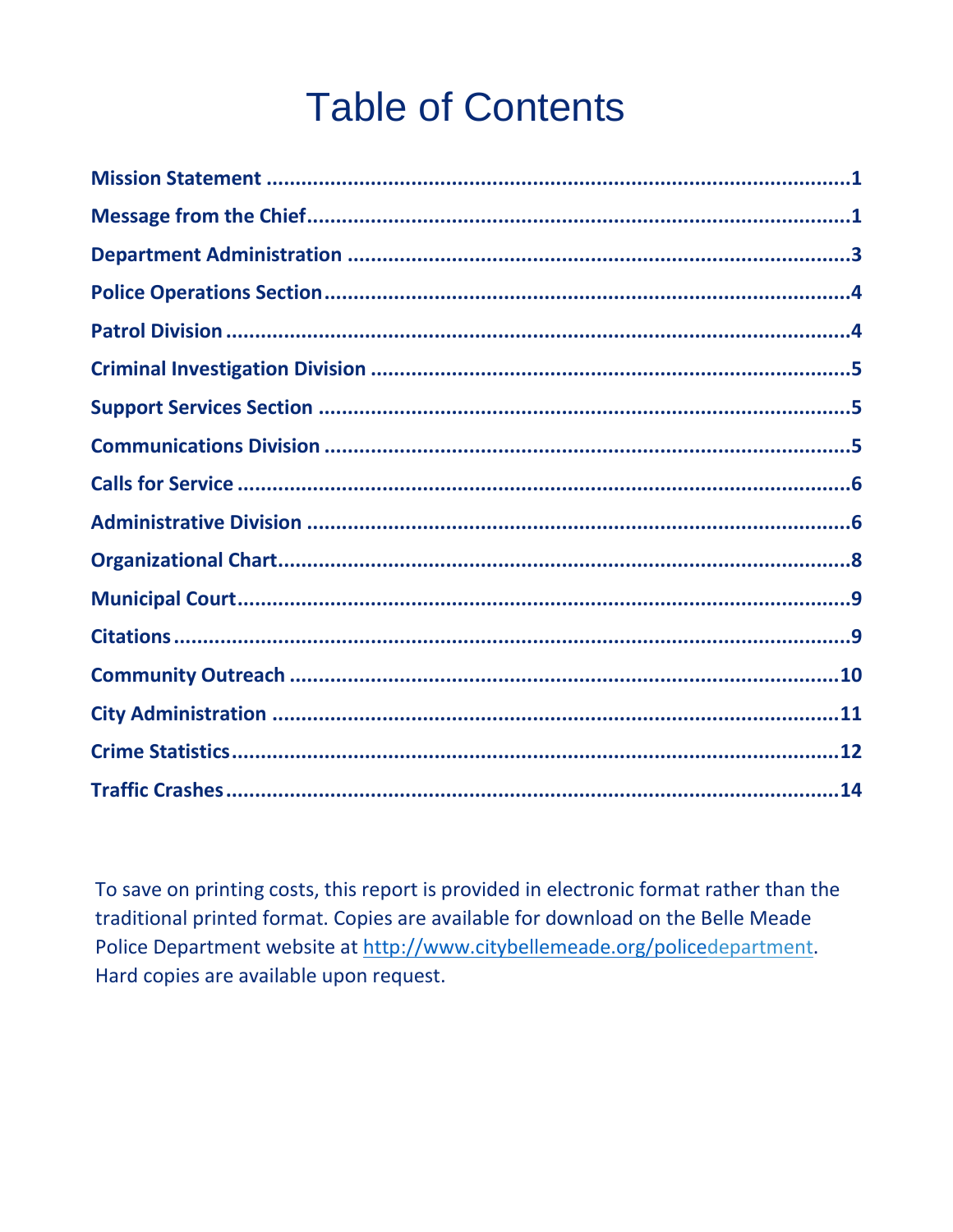## **Mission Statement**

<span id="page-2-0"></span>The City of Belle Meade Police Department strives to provide community-oriented law enforcement that contributes to the quality of life expected by City residents through professional, visible, and respectful efforts of well-trained Police Department employees who are dedicated to public service. In carrying out its mission, the Police Department is especially mindful of and guided by the following values:

**Fairness** – Consistent and equitable enforcement of the law.

**Integrity** – Adherence to the highest moral and ethical standards.

**Respect** – Respect for the views, rights, and dignity of others.

<span id="page-2-1"></span>**Teamwork** – Working together to accomplish our mission with efficiency and safety.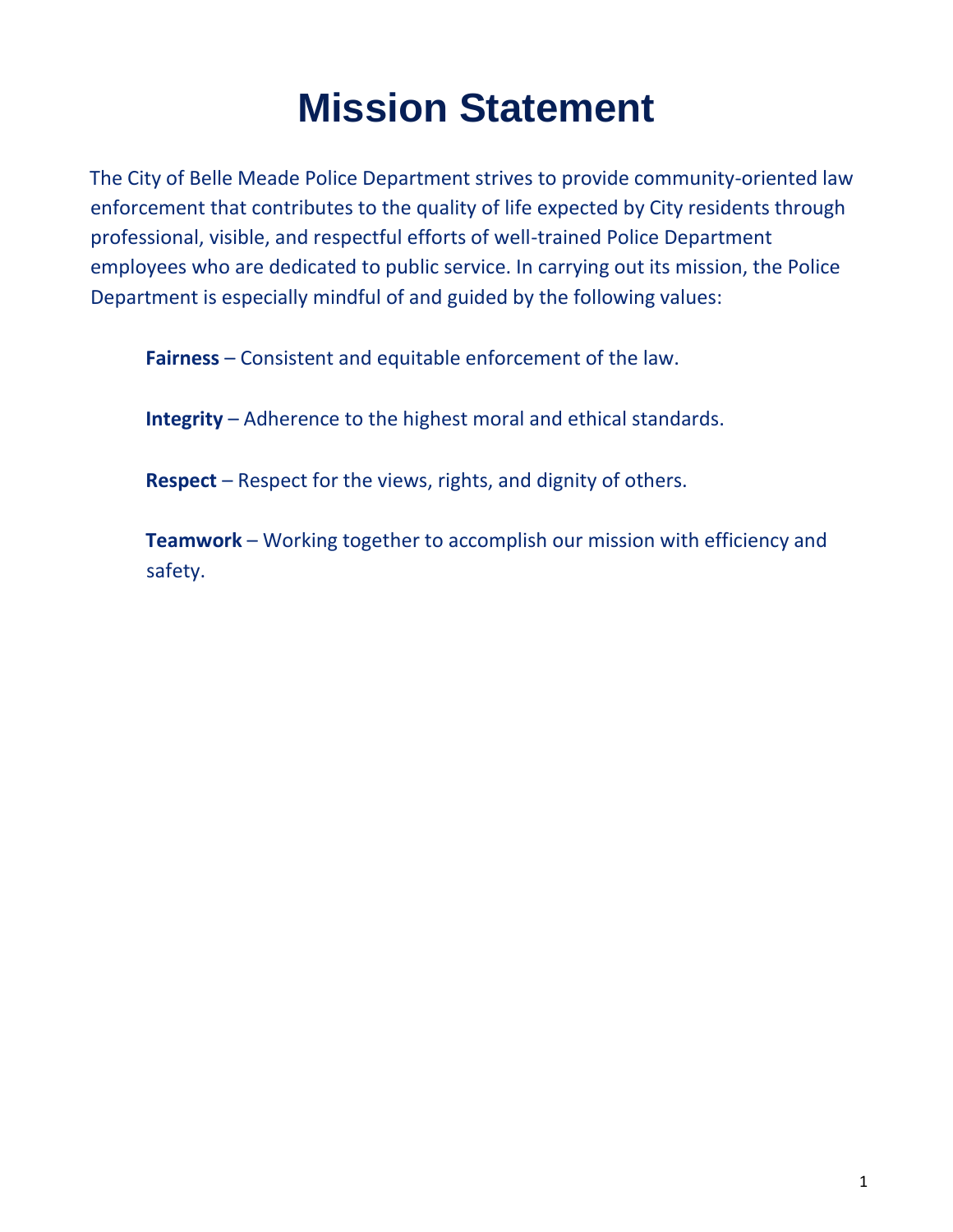## **Message from the Chief**

To the Mayor, Commissioners, City Managers, and Citizens of Belle Meade, and the Employees of the Belle Meade Police Department:

This report highlights the many activities of the Belle Meade Police Department during 2021, as well as crime and traffic statistics. Hopefully, it will provide a clear understanding of our department's activity and community involvement.

A primary goal for our department when I made chief in March 2021 was to become more community oriented. I wanted our officers to get to know the community they serve. We implemented a community contact initiative that encourages officers to stop and talk to residents that they see out in the yard and walking on the street. We still plan on starting our Citizen's Police Academy, but the pandemic has not been cooperative thus far.

Traffic safety is another goal we have set at the Belle Meade Police Department. In 2021, a significant increase in traffic citations was issued, resulting in a considerable reduction in traffic crashes in the city limits.

Our Public Safety Security System began in July of 2018 and continues to be an asset for our police officers and detective. We also use the system to search for persons that may be involved in crime in Belle Meade, and it is beneficial to other agencies' investigations also.

Certified Child Safety Technicians continue to help parents and caretakers with the correct installation of car seats, and throughout most of this year, we were the only agency in Davidson County that helped caretakers with installation.

I am grateful for the opportunity to serve with a group of dedicated officers and dispatchers daily. The city's administration has been very supportive during my first year, leading to us accomplishing several goals. It is an honor to work for a community that supports us the way Belle Meade does!

<span id="page-3-0"></span>Chuck Williams, Chief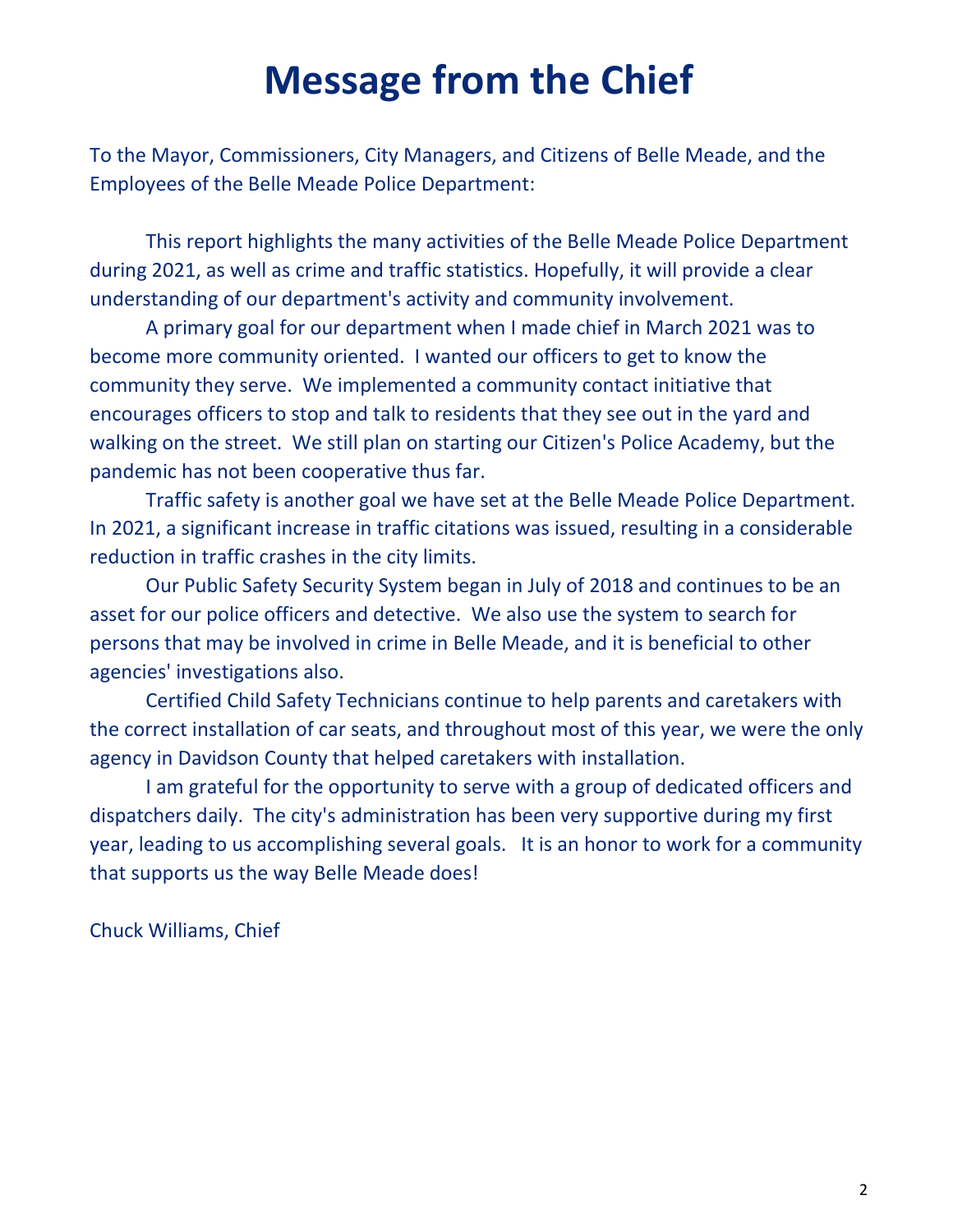## **Department Administration**

#### **Chief of Police Charles Williams**



Chief Charles Williams has served with the Belle Meade Police Department for eleven years and has a total of eighteen years of law enforcement experience. He has worked his way up from a patrol officer to Chief of Police. Chief Williams was promoted from patrol sergeant to Chief after the resignation of former Chief Tim Eads who was elected Sheriff of Dickson County in November of 2020. Chief Williams is a graduate of Bethel

University and has numerous specialized police certifications.

#### **Lieutenant Vince Higgins**

Lt. Vince Higgins served in a full-time capacity with the Belle Meade Police Department for almost 30 years. He worked his way up from a patrol officer to the position of being second-incommand of the department since 2007. He also served with the Nashville International Airport Police and the Metro Nashville Park Police as a police officer. Lt. Higgins is a graduate of the Tennessee Law Enforcement Executive Development Seminar as well as



numerous police leadership courses. Lt. Higgins retired from full-time service on November 1, 2021. He still serves as a part-time officer to fill in for shift shortages and will be assisting in the training of his replacement. The process to select a new lieutenant will begin in January 2022.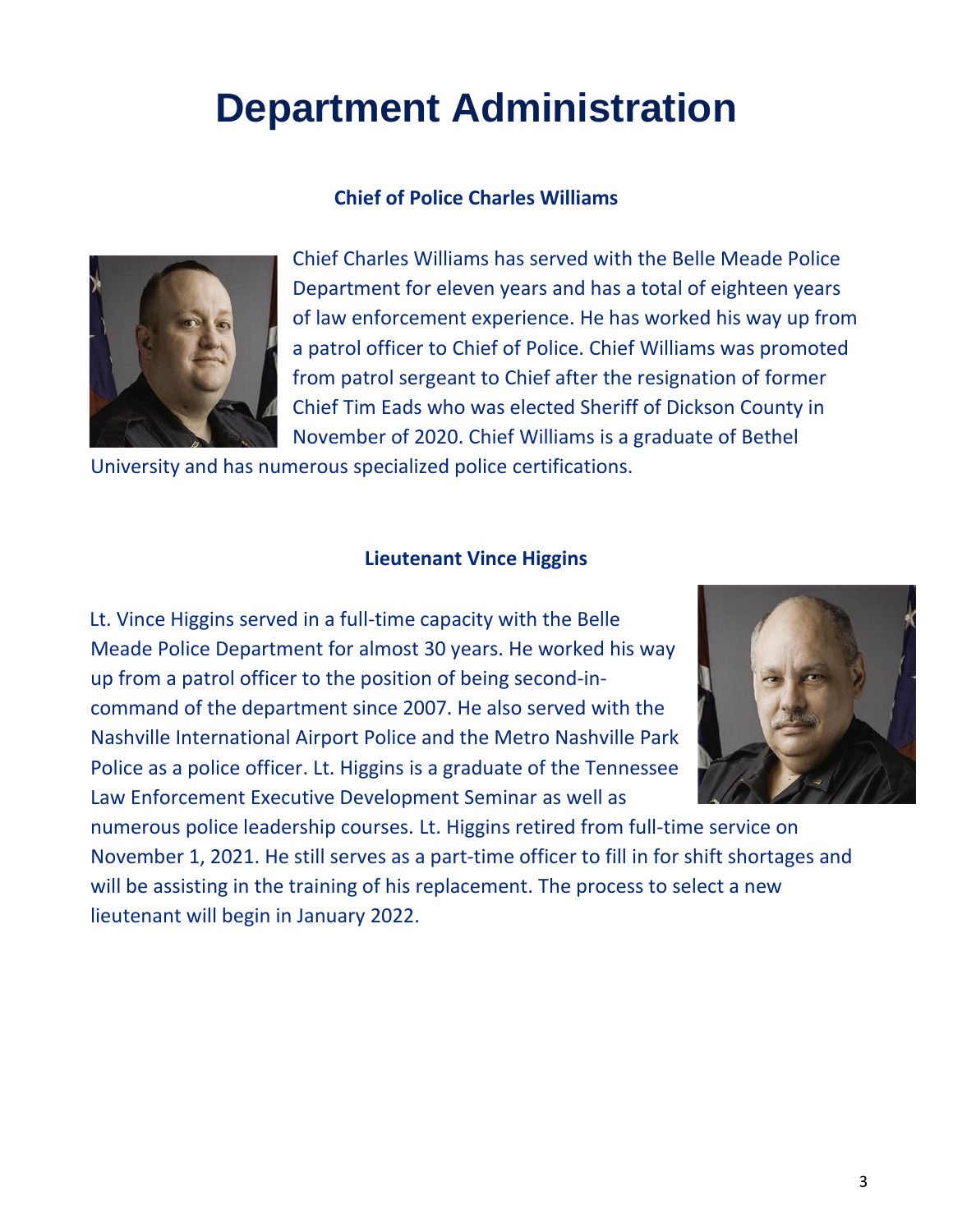# **Police Operations Section**

<span id="page-5-0"></span>The Police Operations Section is the largest component of the Police Department. It is comprised of the Patrol Division and the Criminal Investigation Division. The Police Operations Sections are under the direct supervision of the Lieutenant.

### **Patrol Division**

<span id="page-5-1"></span>The uniformed officers of the Patrol Division are the most visible members of the department. Officers are assigned marked patrol cars which are all equipped with radar, as well as in-car video cameras and computer tablets. The midnight shift patrol cars are also equipped with Noptic Night Vision Devices which pick up heat signatures of persons hiding in bushes, yards, fields, etc., and display their location on the tablet screen. This technology is also useful when searching for missing persons.



The Patrol Division consists of 12 sworn officers, who are assigned to four separate shifts. Each shift is made up of a Sergeant and 2 officers.

<span id="page-5-2"></span>All members of the Patrol Division bring years of experience to the department. In addition to their patrol duties, many of the officers have other duties, such as serving as Field Training Officers, instructors in various disciplines, and members of the bike patrol.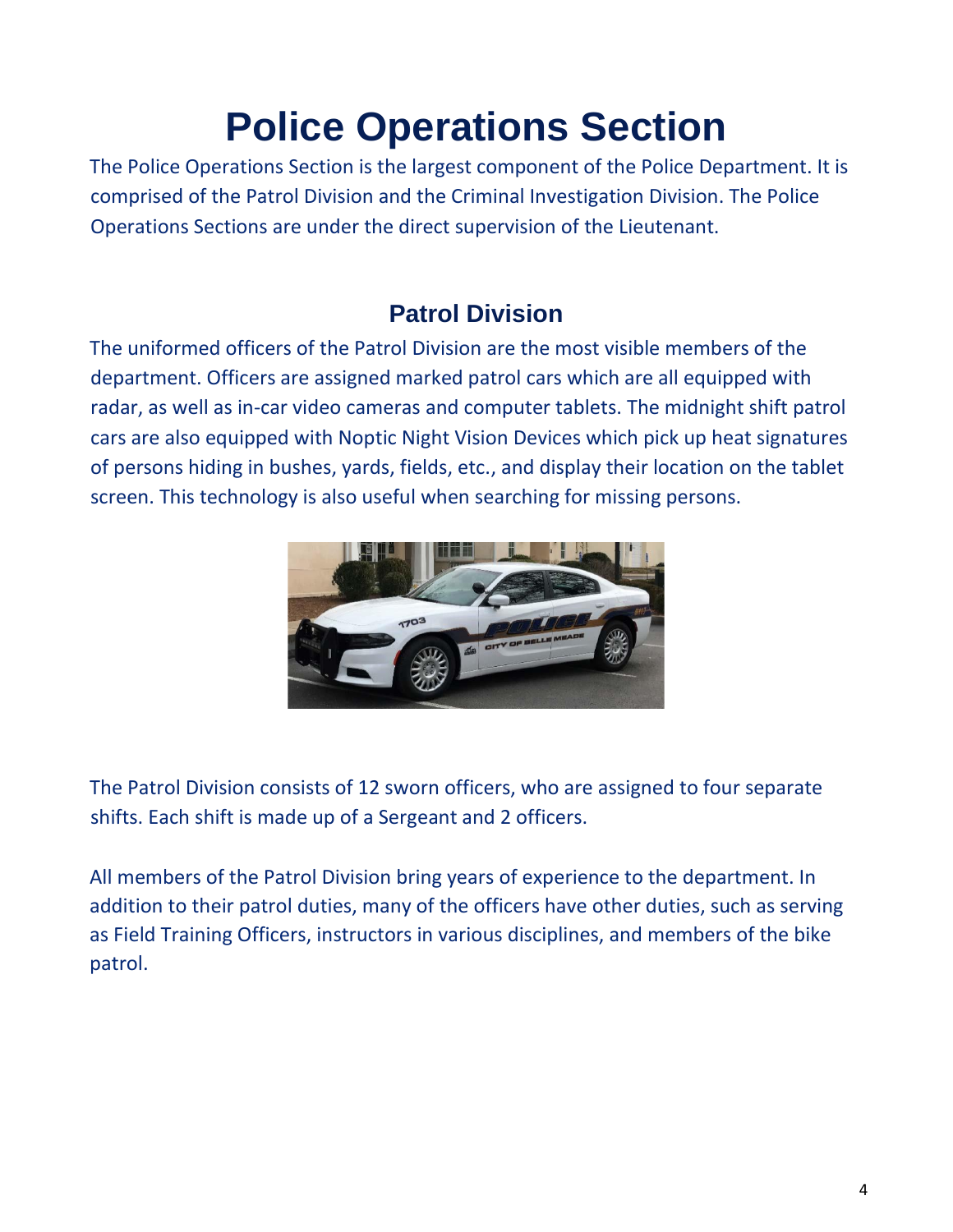## **Criminal Investigation Division**

The Criminal Investigation Division is staffed by Detective Tom Sexton**.**  Detective Sexton also provides crime prevention services to the residents of Belle Meade. In addition, Detective Sexton can call on the resources of the Metro Nashville Police Department as needed to assist in any investigation.



## **Support Services Section**

<span id="page-6-1"></span><span id="page-6-0"></span>The Support Services Section is made up of the Communications Division and the Administrative Division. The Support Services Section is under the direct supervision of the Lieutenant.

### **Communications Division**

The Communications Division is staffed by 4 full time and 2 part time Communications



Officers. Each Communications Officer is certified by the Tennessee Bureau of Investigation and the Federal Bureau of Investigation, and has access to both the Tennessee Criminal Portal and the NCIC system. Communications Officers provide a link between callers and officers in the field. One Communications Officer is assigned to each of the four patrol

shifts. This division is supervised by Communications Sergeant Toni Tomlin.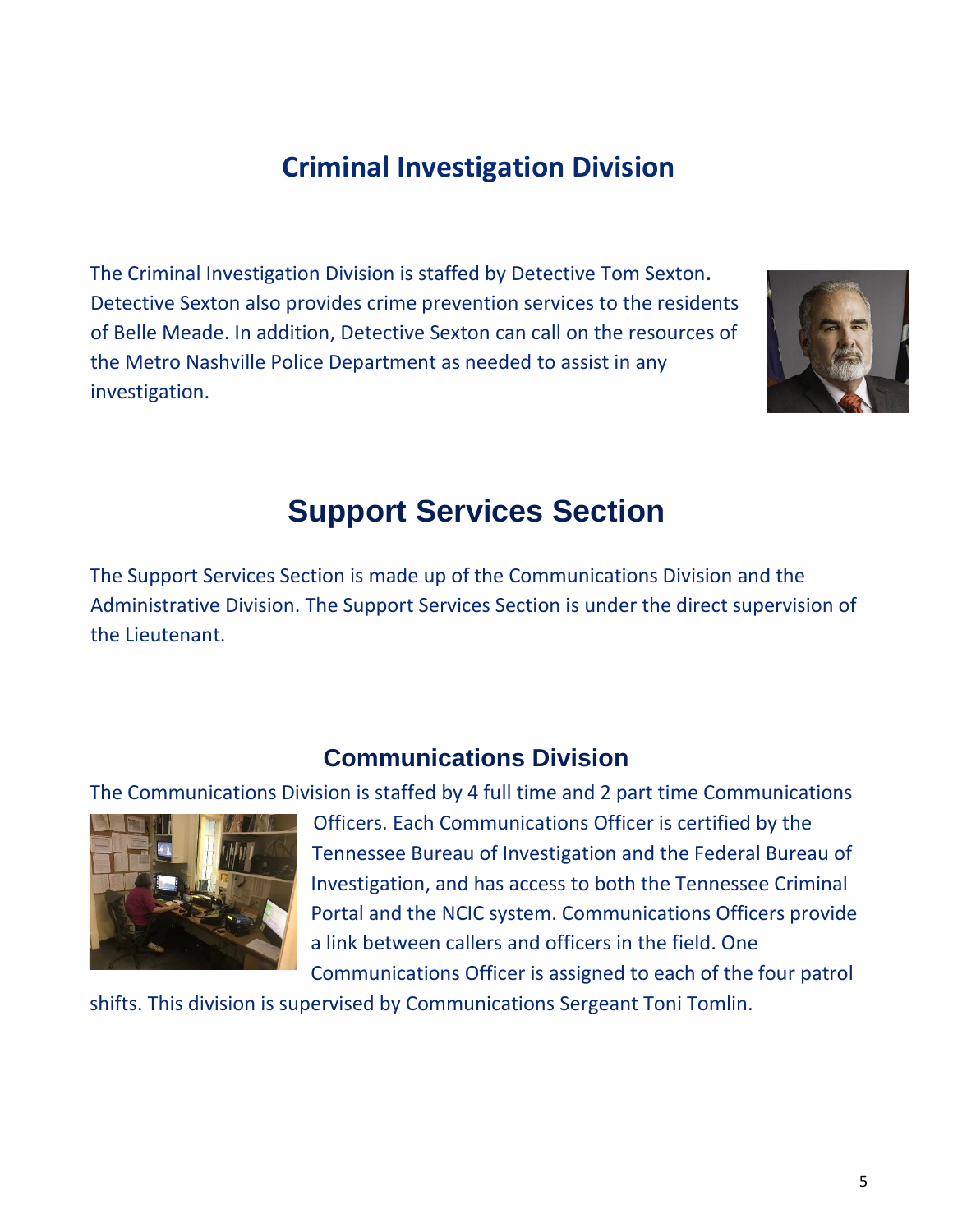### **Calls for Service**

<span id="page-7-0"></span>Belle Meade officers responded to 31,476 calls for service in 2021. This was a 13.2% increase over calls received in 2020. (This includes all activity).



### **Administrative Division**

<span id="page-7-1"></span>The Administrative Division consists of the Training Unit, the Accreditation Unit, the Records Unit and the Firearms Training Unit. Except for the Records Unit, all other units are staffed by patrol officers as an additional duty.

**Training Unit** - The Training Unit is staffed by the General Departmental Instructor (GDI), who is responsible for ensuring all sworn personnel complete the annual training requirements as set forth by the Tennessee POST Commission. Sergeant Mack Mangrum currently serves as the GDI.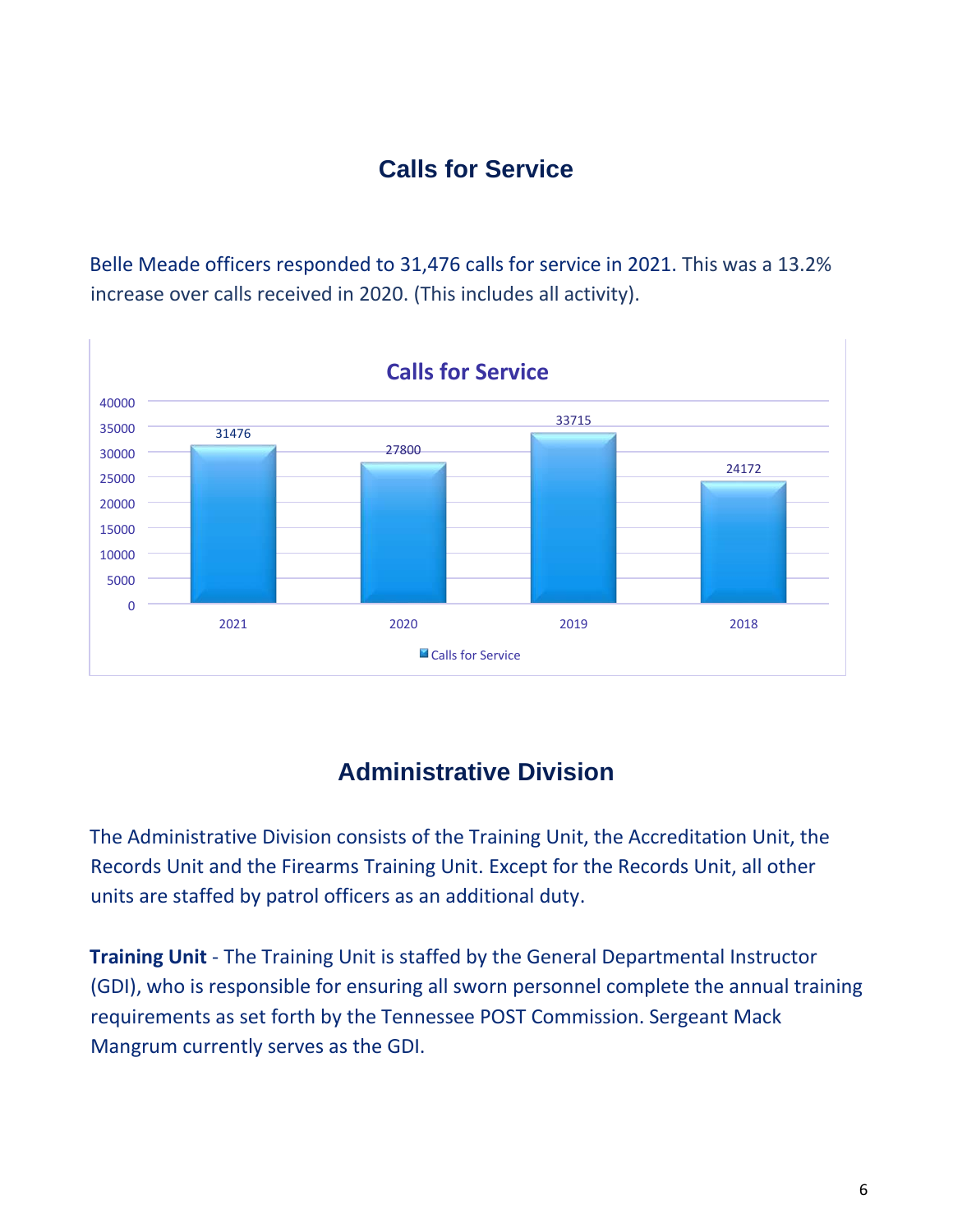**Accreditation Unit** – The Accreditation Unit is staffed by the Accreditation Manager who is responsible for the Accreditation process. The department has completed the rigorous process of gaining compliance with the Tennessee Law Enforcement Accreditation program, which is administered by the Tennessee Association of Chiefs of Police. The Court Clerk, Kim Huffines, currently serves as the Accreditation Manager and is assisted by Chief Chuck Williams.

**Records Unit** – The Records Unit function is covered by the Court Clerk as part of her duties. In this function, the Court Clerk is responsible for ensuring all records, reports, etc. are maintained in accordance with departmental policy and Tennessee state law.

**Firearms Training Unit** – The Firearms Training Unit is responsible for all firearms training and maintenance of all firearms issued by the department. This unit is under the supervision of Sergeant Mack Mangrum.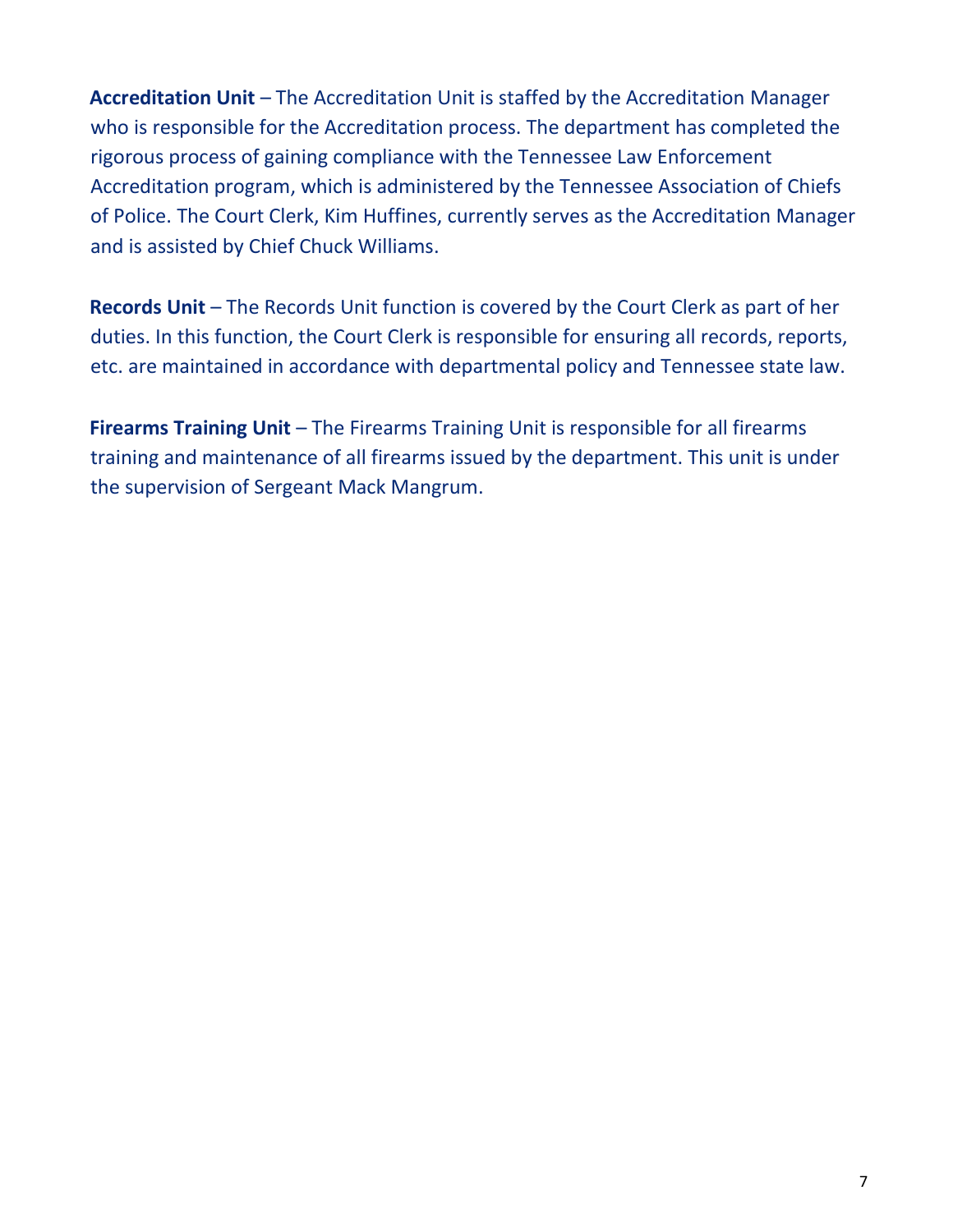# **Organizational Chart**

<span id="page-9-0"></span>

8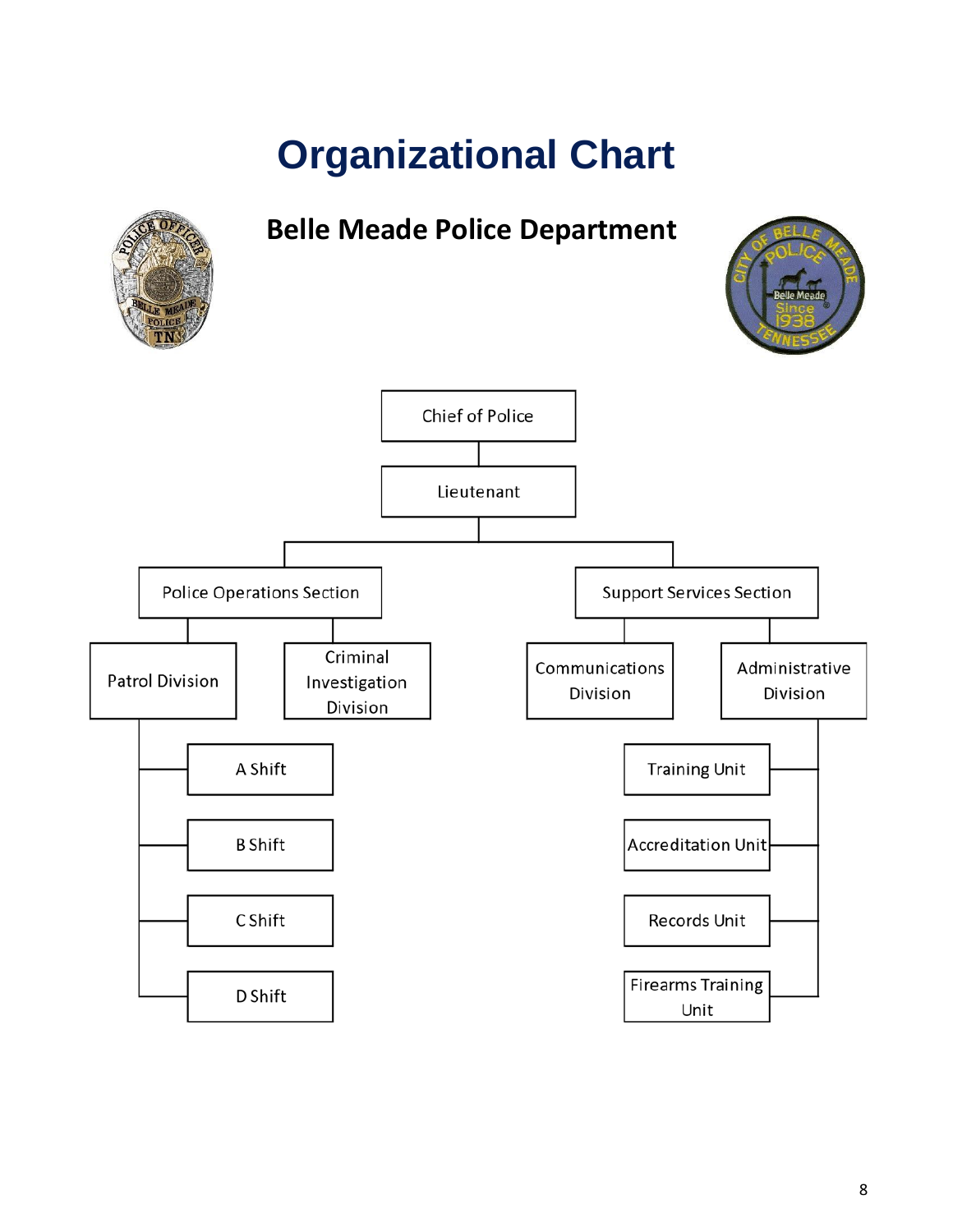## **Municipal Court**

<span id="page-10-0"></span>The City Court of Belle Meade is presided over by Judge Mark Beveridge. The City Court hears cases concerning traffic violations and violations of other Belle Meade



ordinances committed within the City of Belle Meade. Court is held on Wednesday and Thursday once a month at 8:30 AM. The City Court Clerk, Kim Huffines, is responsible for administrative responsibilities concerning the operation of the Belle Meade City Court. Judge Beveridge can be contacted through the Court Clerk's office at 615-298-1223.

## **Citations**

<span id="page-10-1"></span>Belle Meade officers issue citations into City Court for violations of Belle Meade ordinances. Theses citations are primarily for traffic violations, but other violations, such as curfew, may be included in these numbers. In 2021, there was a 51.2% increase over the number of citations written in 2020. Some of this can be attributed to the initial COVID restrictions for social distancing in 2020.

<span id="page-10-2"></span>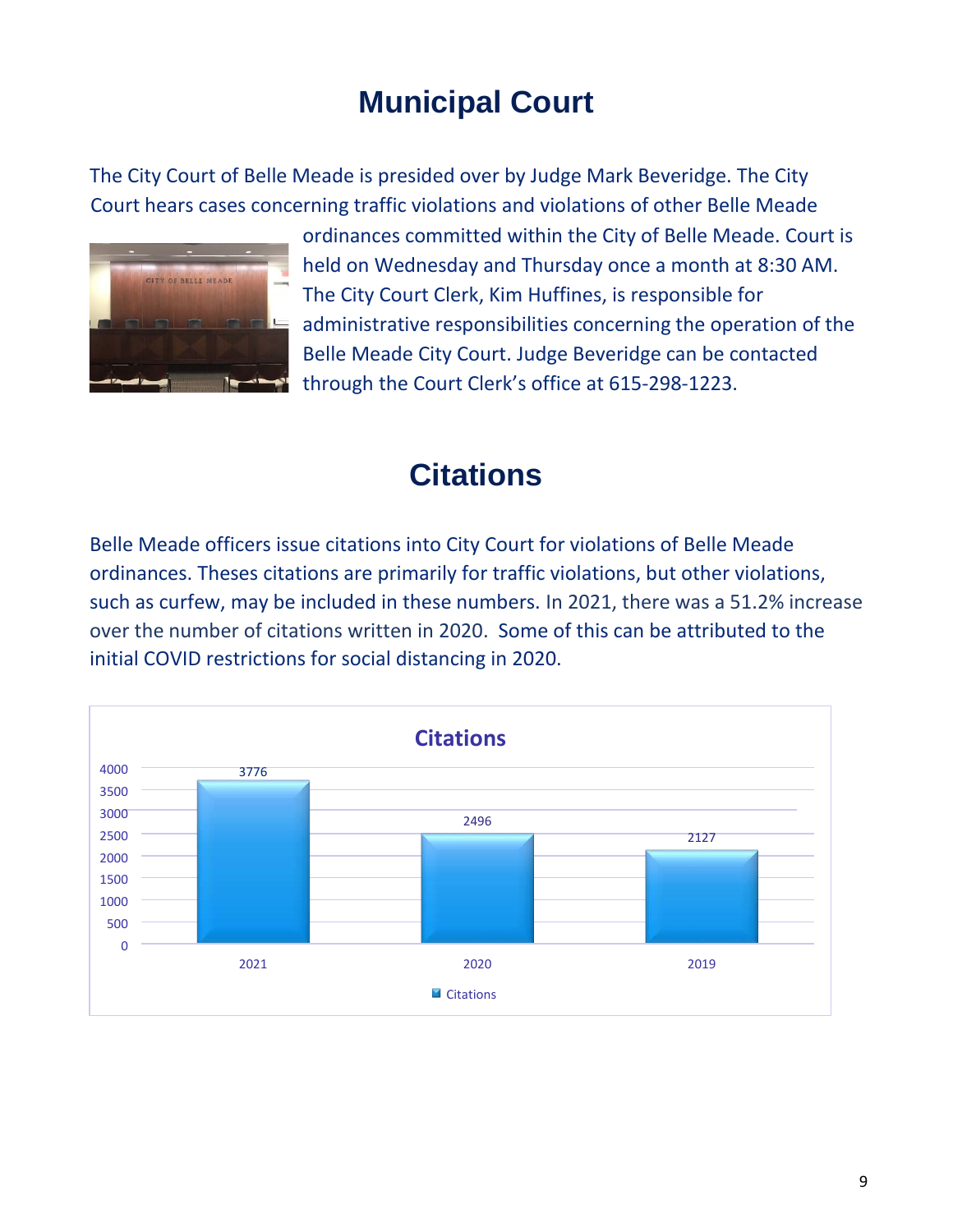## **Community Outreach**

The Belle Meade Police Department provides more than just law enforcement services. The department also offers several Community Outreach programs to better serve our community.

**Child Passenger Safety Program (CPSP)** - Certified child passenger safety technicians are available to give personal instruction on how to correctly install child restraint equipment in vehicles. They can also answer questions concerning the safety of your child while riding in a vehicle. Sergeant Keith Samol serves as the CPSP Coordinator.





**Neighborhood Watch** - The city offers an on-site coordinator and liaison for neighborhood watch groups in Belle Meade. The coordinator communicates with Block Captains who send information to residents in their group regarding BOLOs (Be on the Look Out) and about recent crimes in the city, as well as surrounding areas. The department is grateful for the extremely high participation rate in this program.

**Prescription Drug Collection Program -** The prescription drug collection program offers the public a means to dispose of their expired, unused, or unwanted prescription drugs anonymously and safely. The collection box is in the lobby of the Belle Meade Police Department at 4705 Harding Pike. (Entrance is located to the right of city hall main entrance). It is available 24 hours a day, 7 days a week.

Participants may dispose of medication in its original container. Loose pills should be disposed of using a clear plastic bag (provided). All medications collected from this program are destroyed by incineration. Sergeant Keith Samol supervises this program.

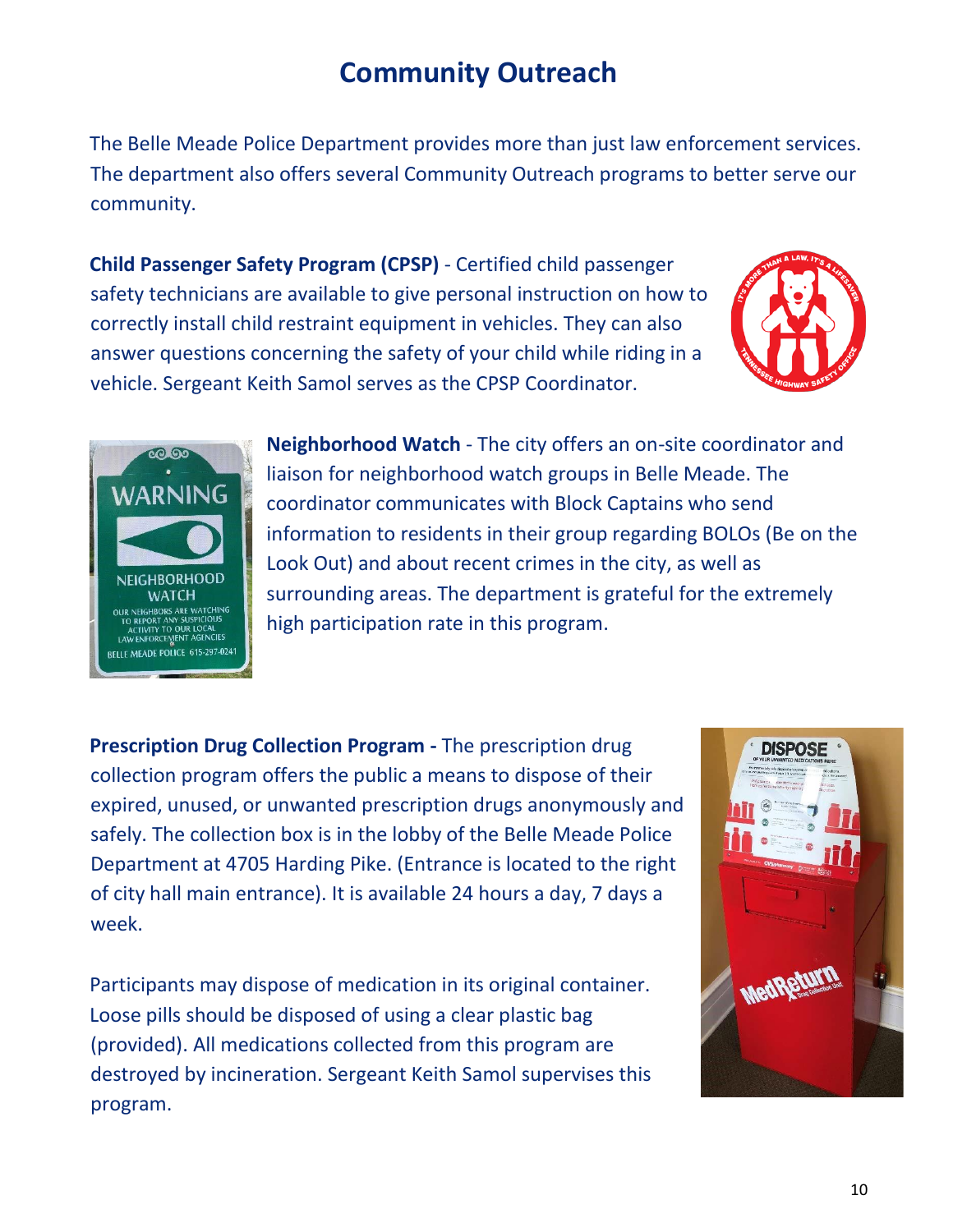# **City Administration**

<span id="page-12-0"></span>The City of Belle Meade is in western Davidson County and is considered a "satellite city" of the Metropolitan Government of Nashville and Davidson County. The population of Belle Meade is 2,280 according to the 2019 U.S. Census Bureau. The city was chartered in 1938 as a City Manager-Commissioner form of government. The Board of Commissioners is the policy making body, while the City Manager is the Chief Administrative Officer. Beth Reardon serves as the City Manager. Lyle Patterson is the Codes Administrator/Assistant City Manager, and Leigh Mills is the Finance and Human Resources Director.



Beth Reardon Lyle Patterson Leigh Mills

The citizens elect five Commissioners for staggered four-year terms. The Commissioners then elect two of their members to serve as Mayor and Vice-Mayor for two-year terms.

#### **2021 Board of Commissioners:**

Mayor: James Hunt Vice Mayor: Rusty Moore Commissioner: Bob Weigel Commissioner: Louise Bryan Commissioner: Haley Dale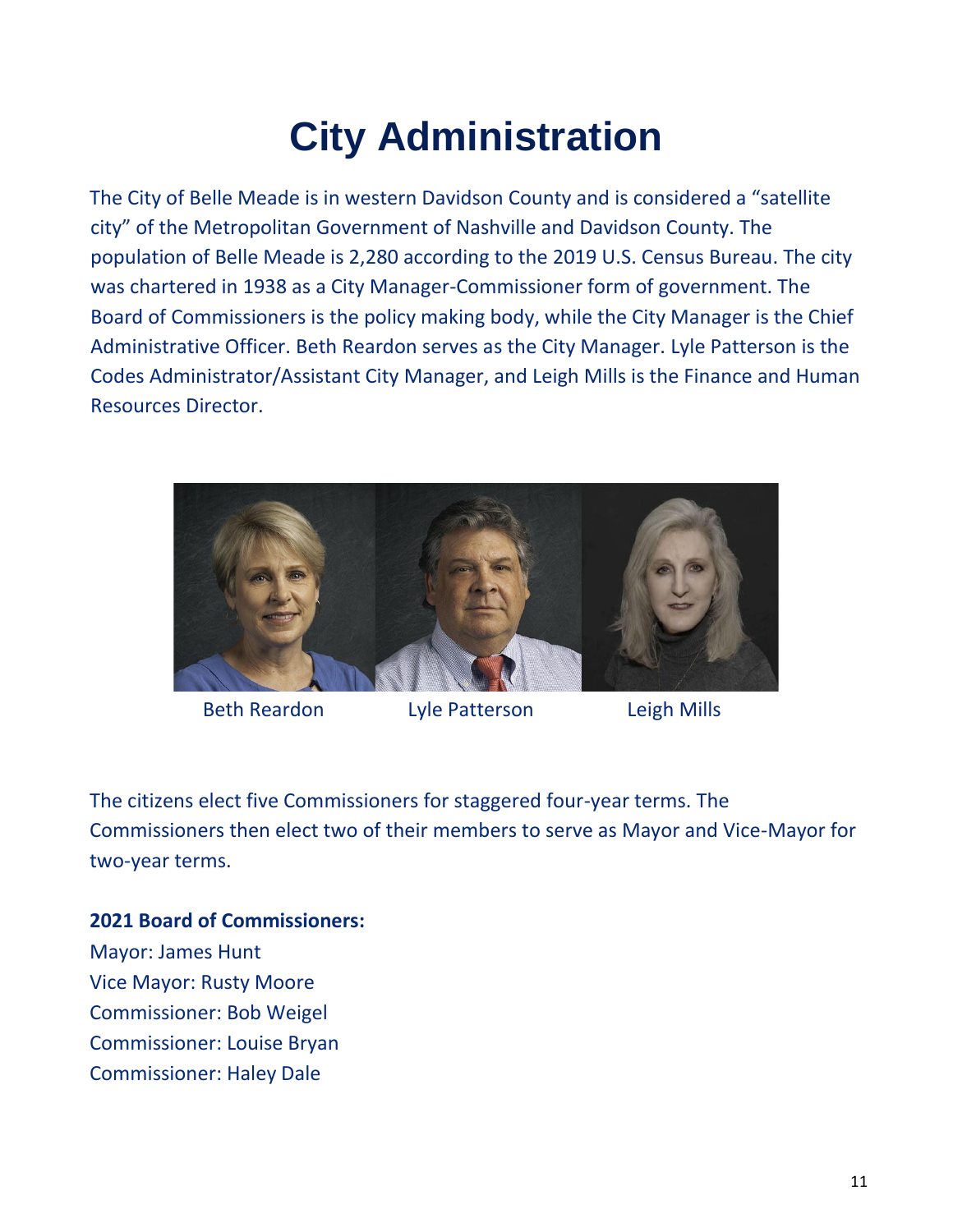### **Crime Statistics**

<span id="page-13-0"></span>The Tennessee Bureau of Investigation (TBI) is responsible for compiling crime statistics for the State. Crimes are placed into one of two groups. Group A includes crimes such as murder, rape, and theft. Group B includes DUI, drunkenness, and trespass. Most crimes in Belle Meade are property crimes, which fall in Group A.

| <b>GROUP A OFFENSES</b>        |                |              |              |                |  |  |
|--------------------------------|----------------|--------------|--------------|----------------|--|--|
| <b>Crimes Against Persons</b>  | 2018           | 2019         | 2020         | 2021           |  |  |
| Murder                         | 0              | 0            | 0            | 0              |  |  |
| Kidnapping                     | 0              | 0            | 0            | $\mathbf 0$    |  |  |
| Forcible Rape                  | 0              | 0            | 0            | $\pmb{0}$      |  |  |
| <b>Aggravated Assault</b>      | $\mathbf 0$    | 0            | 0            | $\mathbf{1}$   |  |  |
| Simple Assault                 | 3              | 0            | 8            | $\overline{2}$ |  |  |
| Intimidation                   | $\mathbf{1}$   | $\mathbf{1}$ | $\mathbf{1}$ | $\overline{2}$ |  |  |
| Stalking                       | $\mathbf{1}$   | 0            | 0            | $\overline{2}$ |  |  |
| <b>Crimes Against Property</b> | 2018           | 2019         | 2020         | 2021           |  |  |
| Arson                          | $\overline{0}$ | $\mathbf 0$  | 0            | 0              |  |  |
| <b>Burglary</b>                | 10             | 15           | 6            | 0              |  |  |
| Counterfeiting/Forgery         | $\mathbf 0$    | $\mathbf{1}$ | 0            | 0              |  |  |
| Destruction/Damage/Vandalism   | 13             | 11           | 12           | 5              |  |  |
| Extortion/Blackmail            | $\mathbf 0$    | $\mathbf 0$  | 0            | 0              |  |  |

### **TBI Crime Overview**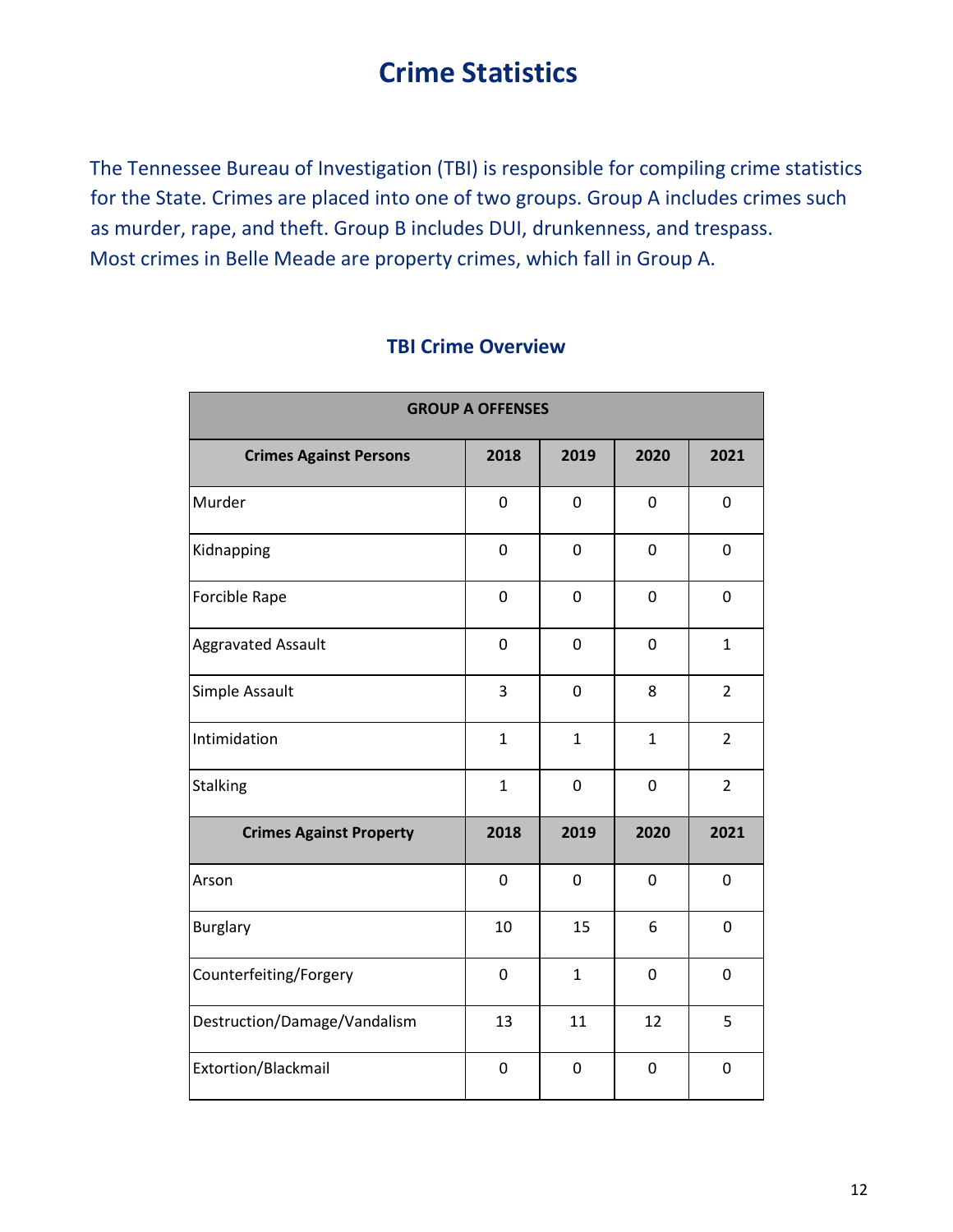<span id="page-14-0"></span>

| <b>Fraud-False Pretenses</b>              | 5                       | 3            | 3              | 4              |
|-------------------------------------------|-------------------------|--------------|----------------|----------------|
| Fraud- Credit Card/ATM                    | $\overline{2}$          | 5            | $\overline{2}$ | 3              |
| Fraud-Impersonation                       | 7                       | 11           | 5              | $\overline{2}$ |
| Fraud-Identity Theft                      | 0                       | 0            | 4              | 0              |
| Robbery                                   | 0                       | 0            | 0              | 0              |
| Theft From Building                       | 3                       | 5            | $\mathbf{1}$   | 0              |
| Theft From Motor Vehicle                  | 13                      | 10           | 13             | 1              |
| Theft of Motor Vehicle Parts              | 0                       | 0            | $\mathbf{1}$   | $\overline{2}$ |
| Theft-All Other Larceny                   | 5                       | 8            | 9              | 6              |
| Motor Vehicle Theft                       | $\mathbf{1}$            | $\mathbf{1}$ | 0              | $\mathbf{1}$   |
|                                           |                         |              |                |                |
| <b>Crimes Against Society</b>             | 2018                    | 2019         | 2020           | 2021           |
| <b>Drug/Narcotic Violations</b>           | 4                       | 10           | $\overline{7}$ | $\overline{2}$ |
| <b>Drug/Narcotic Equipment Violations</b> | 4                       | 4            | 4              | 0              |
| <b>Weapons Law Violation</b>              | 0                       | 0            | 0              | $\overline{2}$ |
|                                           | <b>GROUP B OFFENSES</b> |              |                |                |
| <b>Offense</b>                            | 2018                    | 2019         | 2020           | 2021           |
| DUI                                       | 26                      | 26           | 27             | 11             |
| Drunkenness                               | $\mathbf{1}$            | $\mathbf{1}$ | $\overline{2}$ | $\mathbf{1}$   |
| <b>Trespass</b>                           | 0                       | 0            | 3              | 0              |